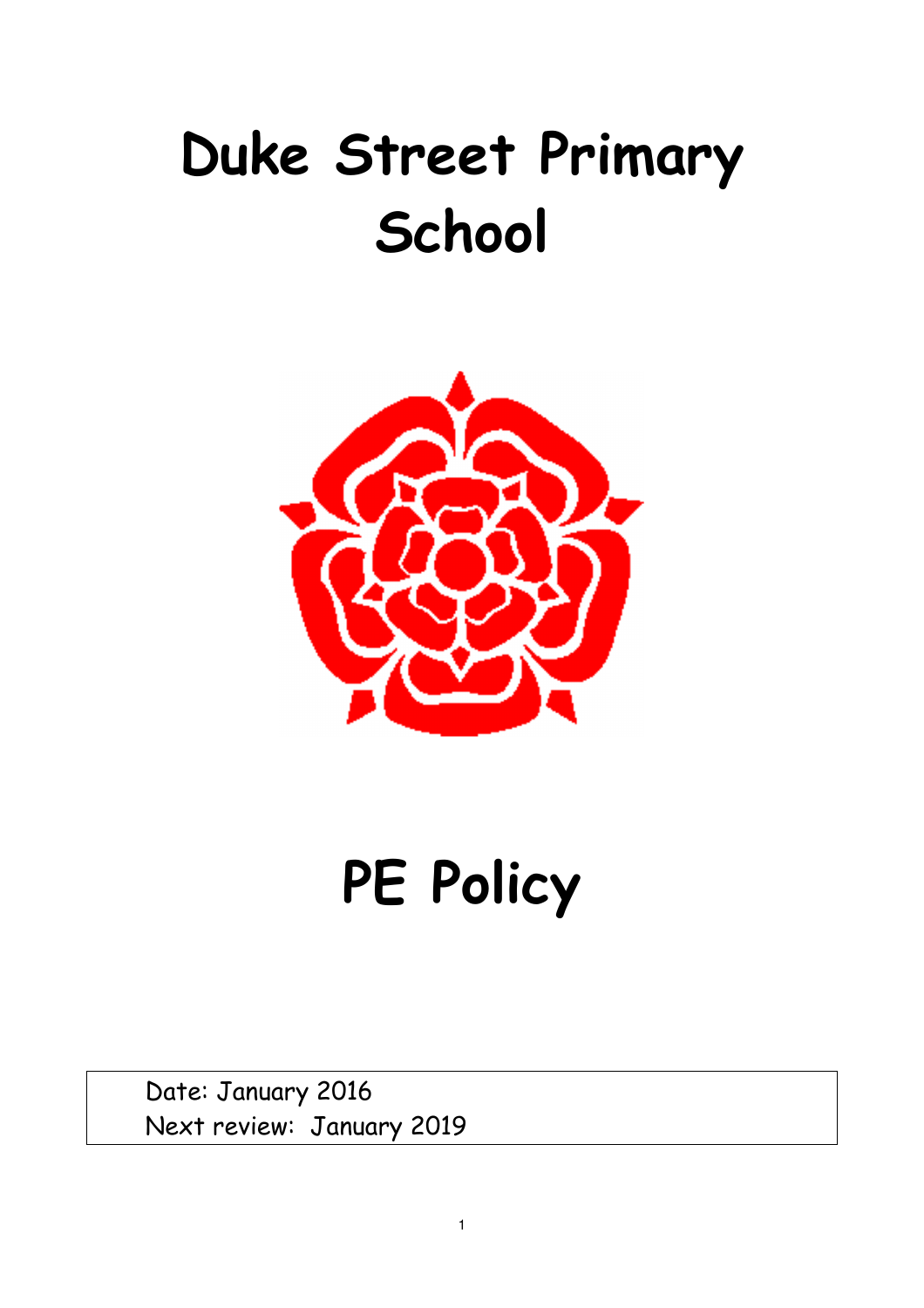# **Physical Education (PE) Policy**

## **1 Aims and objectives**

- 1.1 PE develops the children's knowledge, skills and understanding, so that they can perform with increasing competence and confidence in a range of physical activities. These include dance, games, gymnastics, swimming and water safety, athletics and outdoor adventure activities. PE promotes an understanding in children of their bodies in action. It involves thinking, selecting and applying skills, and it promotes positive attitudes towards a healthy lifestyle. Thus, we enable the children to make informed choices about physical activity throughout their lives.
- 1.2 Our objectives in the teaching of PE are to:
	- enable children to develop and explore a range of sports and physical skills with increasing control and coordination;
	- encourage children to work and play with others in a range of group situations;
	- develop the way in which children perform skills, and apply rules and conventions, for different activities;
	- show children how to improve the quality and control of their performance;
	- teach children to recognise and describe how their bodies feel during exercise;
	- develop the children's enjoyment of physical activity and sport through creativity and imagination:
	- develop an understanding in children of how to succeed in a range of sports and physical activities, and how to evaluate their own success;

## **2 Teaching and learning**

- 2.1 We use a variety of teaching and learning styles in PE lessons. Our principal aim is to develop the children's knowledge, skills and understanding, and we do this through a mixture of whole-class teaching and individual or group activities. Teachers draw attention to good examples of individual performance as models for the other children, and we encourage the children to evaluate their own work as well as the work of other children. Within lessons, we give the children the opportunity both to collaborate and to compete with each other, and they have the opportunity to use a wide range of resources.
- 2.2 In all classes, children have a wide range of physical ability. Whilst recognising this, we provide suitable learning opportunities for all children by matching the challenge of the task to the ability of the child. We achieve this through a range of strategies:
	- setting common tasks that are open-ended and can have a variety of outcomes;
	- setting tasks of increasing difficulty, where not all children complete all tasks (e.g. the high jump or gymnastic challenges);
	- grouping children by ability, and setting different tasks for each group (e.g. different games);
	- providing a range of challenge through the provision of different resources (e.g. different gymnastics equipment).
	- Use of TILA and WILF to set clear learning objectives and breakdown the skills required through the 'What I am looking for' strategy. Both the TILA and WILF should be clear and achievable for all children to achieve at their own level.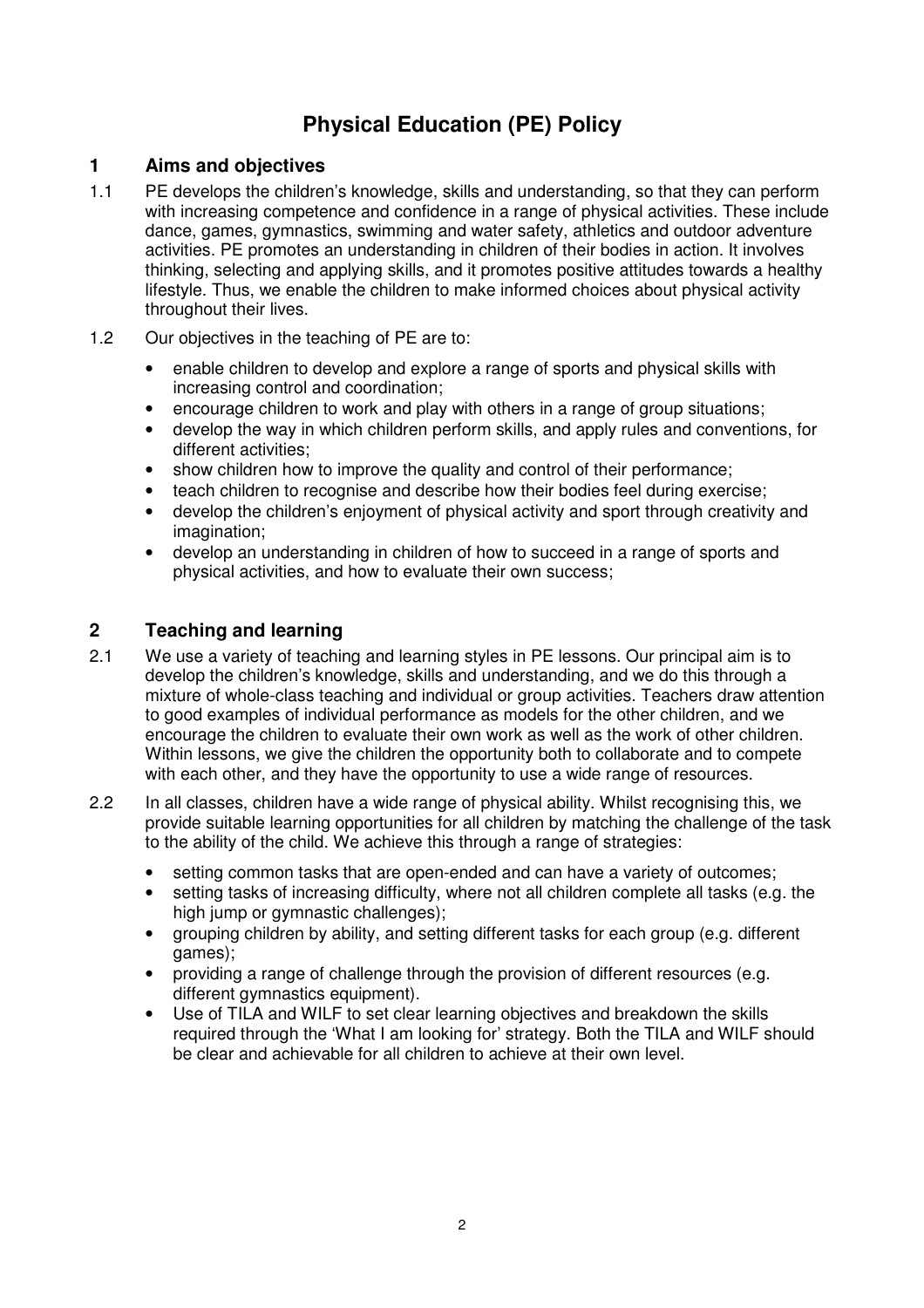# **3 PE curriculum planning**

- 3.1 PE is a foundation subject in the National Curriculum. We use PE Scheme of work, produced by Lancashire, as the basis for curriculum planning in PE. As required, we teach dance, games and gymnastics at Key Stage 1. activities and water safety. In Key Stage 2, we teach compulsory dance, games and gymnastics, plus two other activities: swimming and water safety, and athletics. The governors of the school have decided that we will also follow the statutory guidelines for Key Stage 2 in relation to swimming. The children in year 5 go swimming on a weekly basis from September to February half term. OAA will now be part of the KS2 Scheme of Work also from September 2015. All classes in KS2 have received coaching in relation to teaching and assessing OAA to make sure that all relevant staff are competent and confident delivering these sessions.
- 3.2 The curriculum planning in PE is carried out in three phases (long-term, medium-term and short-term). The long-term plan maps out the PE activities covered in each term during the key stage. The PE subject leader devises this plan in conjunction with teaching colleagues in each year group.
- 3.3 We have medium-term plans that give the details of each unit of work for each term. These plans define what we teach, and ensure an appropriate balance and distribution of work across each term. The subject leader keeps and reviews these plans. Teachers should use the electronic version so that lessons can be adapted if needed to meet the needs of individual classes and children. All teachers have access to the Scheme of Work electronically via a planning disc.
- 3.4 Class teachers amend daily plans from the Scheme of Work for each PE lesson. This lists the specific learning objectives and expected outcomes, and gives details of how the lesson is to be taught. The class teacher keeps these individual plans, and the class teacher and subject leader often discuss them on an informal basis.
- 3.5 We plan the PE activities so that they build upon the prior learning of the children. While there are opportunities for children of all abilities to develop their skills, knowledge and understanding in each activity area, there is progression planned into the scheme of work, so that the children are increasingly challenged as they move up through the school.

# **4 The Early Years Foundation Stage**

4.1 We encourage the physical development of our children in the reception class as an integral part of their work. As the reception class is part of the Early Years Foundation Stage, we relate the physical development of the children to the objectives set out in the Early Learning Goals, which underpin the curriculum planning for children aged three to five years of age. We encourage the children to develop confidence, control of the way they move, and care in the handling of tools and equipment. We give all children the opportunity to undertake activities that offer appropriate physical challenge, both indoors and outdoors, using a wide range of resources to support specific skills.

 EYFS classes have two PE slots per week, one which is classed as 'Outdoor Play' and the other which takes place in the school hall.

# **5 Contribution of PE to teaching in other curriculum areas**

#### 5.1 English

PE contributes to the teaching of English in our school by encouraging children to describe what they have done, and to discuss how they might improve their performance.

#### 5.2 Mathematics

 PE contributes to the teaching of mathematics by encouraging children to measure and record what they do accurately.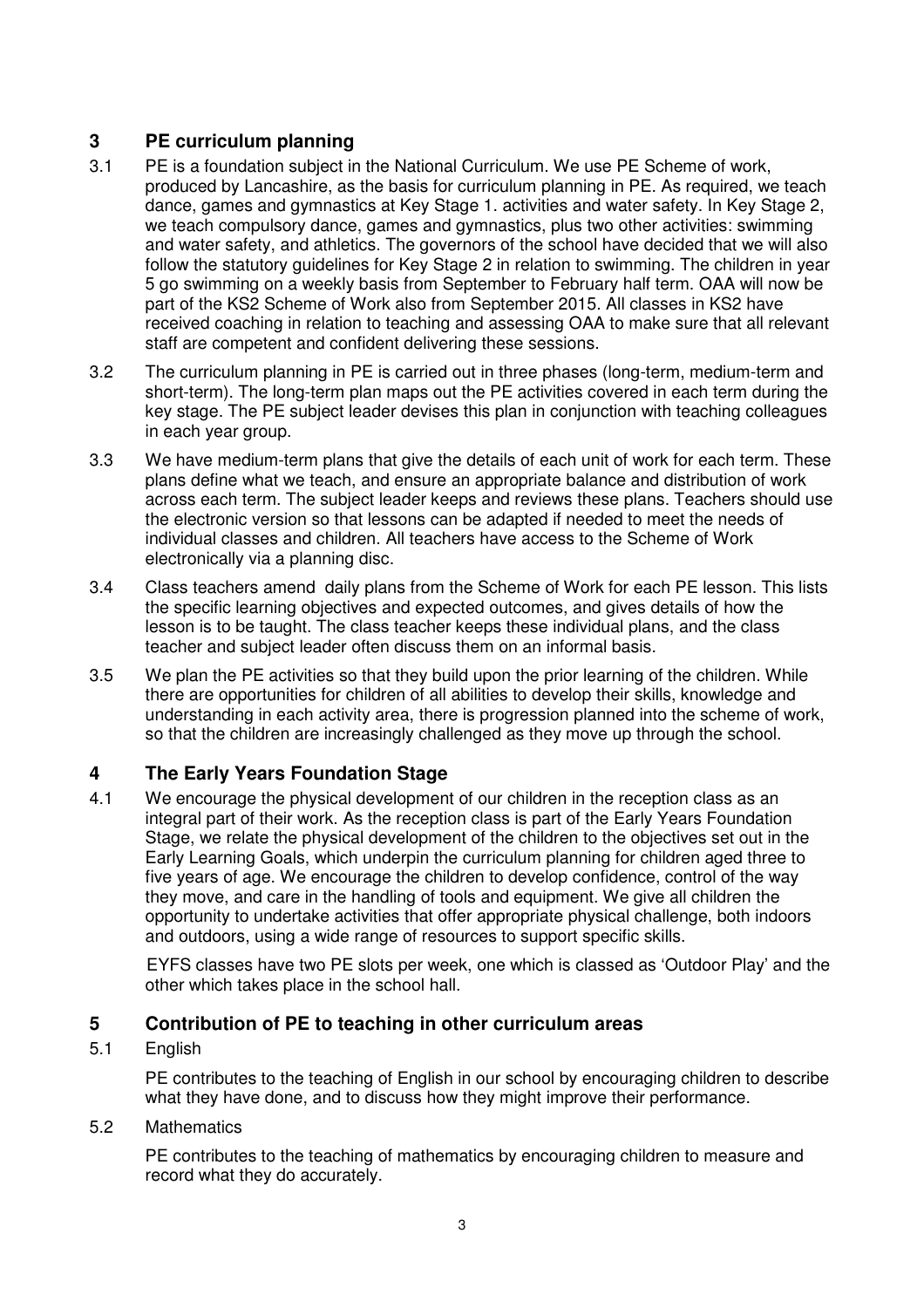5.3 Personal, social and health education (PSHE) and citizenship

 PE contributes to the teaching of PSHE and citizenship. Children learn about the benefits of exercise and healthy eating, and how to make informed choices about these things. They also gain experience in working as part of a team or being a team leader. It can also play an important part in promoting a child's self esteem.

5.4 Spiritual, moral, social and cultural development

 The teaching of PE offers opportunities to support the social development of our children through the way in which we expect them to work with each other in lessons. Groupings allow children to work together, and give them the chance to discuss their ideas and performance. Their work in general enables them to develop a respect for other children's levels of ability, and encourages them to cooperate across a range of activities and experiences. Children learn to respect and work with each other, and develop a better understanding of themselves and of each other.

#### **6 PE and ICT**

6.1 Information and communication technology enhances the teaching of PE, where appropriate, in all key stages. In dance and gymnastics, children make video recordings of their performance, and use them to develop their movements and actions. Children use a concept keyboard to record the order of movements in their sequences of work. Music composed on the computer is sometimes used for creative dance. Older children compare each other's performances from recordings, and use these to improve the quality of their own work. A digital camera can be used to record experiences during outdoor activities.

#### **7 PE and inclusion**

- 7.1 We teach PE to all children, whatever their ability or individual needs. PE forms part of the school curriculum policy to provide a broad and balanced education to all children. Through our PE teaching, we provide learning opportunities that enable all pupils to make good progress. We strive hard to meet the needs of those pupils with special educational needs, those with disabilities, those with special gifts and talents, and those learning English as an additional language, and we take all reasonable steps to achieve this.
- 7.2 When progress falls significantly outside the expected range, the child may have special educational needs. Our assessment process looks at a range of factors – equipment, teaching style, differentiation – so that we can take some additional or different action to enable the child to learn more effectively. Assessment against the National Curriculum allows us to consider each child's attainment and progress against expected levels. This helps to ensure that our teaching is matched to the child's needs.

 Necessary intervention will be put in place to make sure all children can perform the basic Fundamental Movement Skills. The sports TA will deliver this intervention and monitor progress made.

- 7.3 PE can sometimes contribute to a child's targets as set out in their Individual Learning Plan (ILP). For example, this occurs where an individual target is related to physical development or social interaction. Teachers will have regard to such targets when setting tasks for PE lessons.
- 7.4 We enable all pupils to have access to the full range of activities involved in learning PE. Where children are to participate in activities outside our school (e.g. a sports event at another school), we carry out a risk assessment prior to the activity, to ensure that the activity is safe and appropriate for all pupils.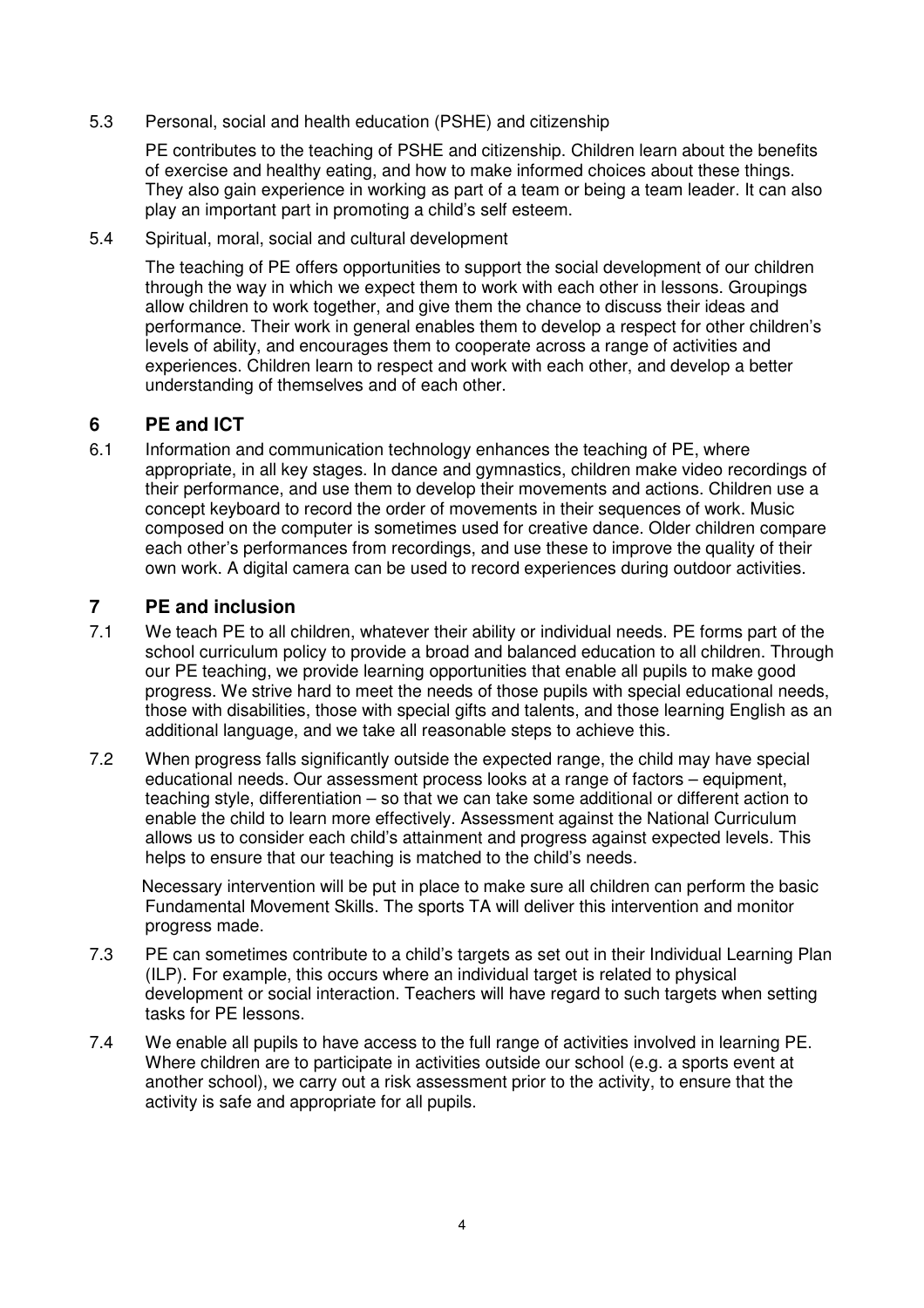# **8 Assessment**

- 8.1 Teachers assess children's work in PE by making assessments as they observe them working during lessons. Older pupils are encouraged to evaluate their own work and to suggest ways in which to improve. Teachers record the progress made by children against the learning objectives for their lessons. At the end of the year teachers make a judgement against the National Curriculum levels of attainment. Teachers record this information and use it to plan the future work of each child. These records also enable the teacher to make an annual assessment of progress for each child, as part of the school's annual report to parents and carers. The teacher passes this information on to the next teacher at the end of each year.
- 8.2 The PE subject leader keeps photographic and video evidence of children's work (in a portfolio). This demonstrates what the expected level of achievement is in each area of PE activity in each year of the school. Evidence of coaching and extra-curricular activities e.g. after school clubs and competitions will also be collected and stored in portfolios.

 Evidence to be collected as follows: Assessment tick charts, photographs, videos using iPads, and photos of TILA and WILFs to be added to PE file.

 Portfolios will also be created in KS1 / LKS2 and UKS2 to demonstrate good practice within the school.

## **9 Resources**

9.1 There is a wide range of resources to support the teaching of PE across the school. We keep most of our small equipment in the PE store, and this is accessible to children only under adult supervision. The hall contains a range of large apparatus, and we expect the children to help to set up and put away this equipment as part of their work. By so doing, the children learn to handle equipment safely. The children use the school field for games and athletics activities, and the local swimming pool for swimming lessons.

#### **10 Health and safety**

10.1 We ensure that all general health and safety requirements apply in PE lessons and all sporting activities. We encourage the children to consider their own safety and the safety of others at all times. We expect them to change for PE into the agreed clothing for each activity area. The governing body expects the teachers to set a good example by wearing appropriate clothing when teaching PE. The policy of the governing body is that no potentially dangerous jewellery is to be worn for any physical activity.

 Children as of September 2013 should have two PE kits in school at all times, an indoor and outdoor kit. The indoor kit should consist of shorts, t-shirt and black pumps.

 The outdoor PE kit should consist of sport pants (jogging pants), t-shirt, jumper and sensible trainers. The jumper must not have a hood or any zips.

#### **11 Extra-curricular activities**

11.1 The school provides a range of PE-related activities for children at the end of the school day. These encourage children to develop further their skills in a range of the activity areas. The school sends details of the current club activities to parents and carers at the beginning of each term. The school also plays regular fixtures against other local schools. This introduces a competitive element to team games, and allows the children to put into practice the skills that they have developed in their lessons. These opportunities foster a sense of team spirit and cooperation amongst our children.